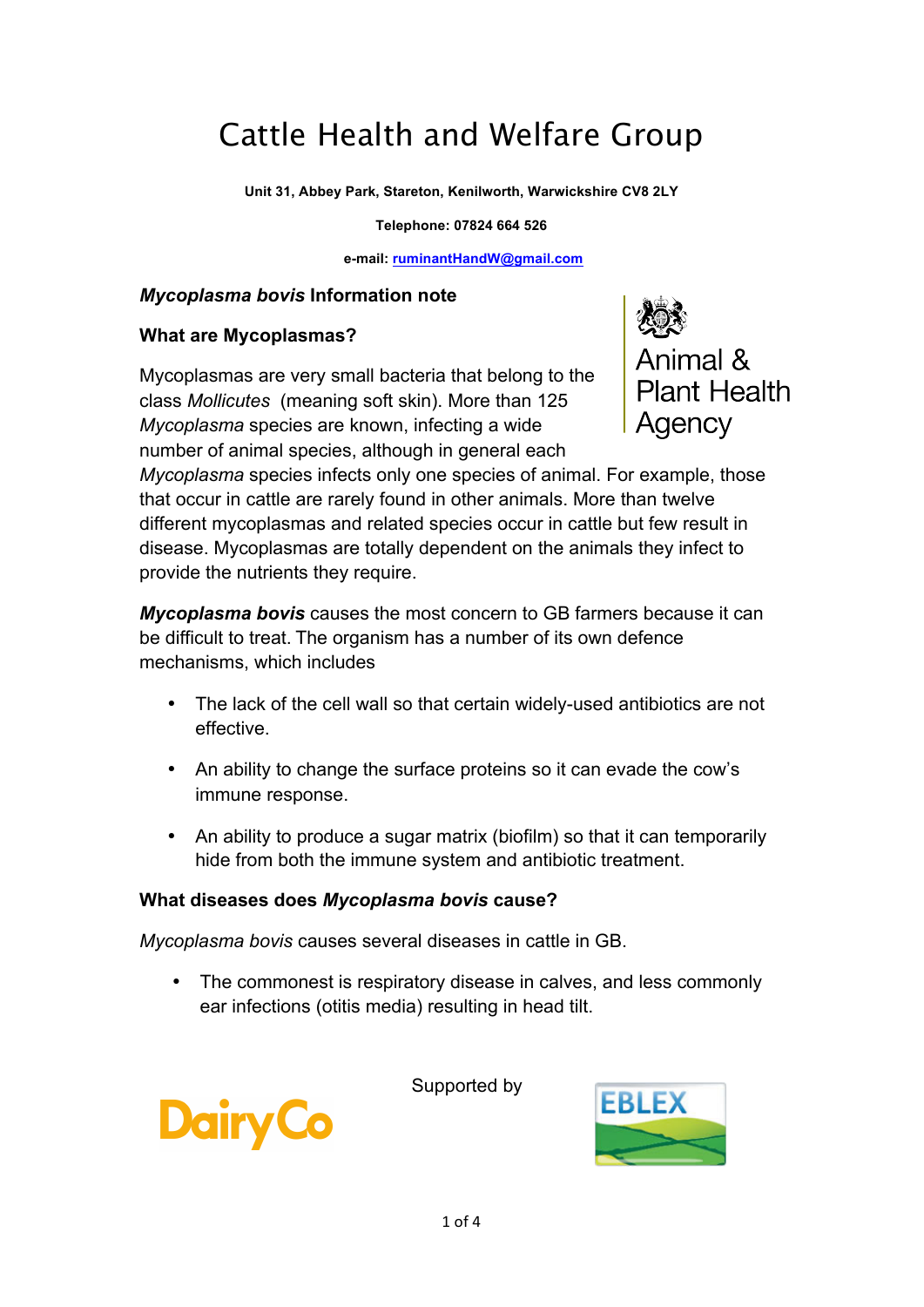- In older animals it can also cause arthritis, mastitis and pneumonia, but these are much less commonly diagnosed; eye infections (infectious keratoconjunctivitis) and abortion have been recorded.
- Although much material has been published in the UK information and literature available on the internet comes from other countries so caution is needed in interpretation - the disease can and does manifest differently in the UK.
- *Mycoplasma bovis* does not cause disease in humans. It is not a notifiable disease.

# **Respiratory disease in calves (BRD)**

- Bovine Respiratory Disease (BRD) is a complex disease caused by a range of bacteria, viruses and other pathogens including *Mycoplasma bovis* and other mycoplasmas.
- It is the commonest form of disease associated with *Mycoplasma bovis*.
- *Mycoplasma bovis* often causes respiratory disease associated with other organisms but it can also be the sole cause of pneumonia in some outbreaks.
- *Mycoplasma bovis* is often suspected when cattle with pneumonia do not respond to treatment.

#### **Mastitis**

- *Mycoplasma* mastitis is a rarely diagnosed cause of mastitis in GB, and of these *Mycoplasma bovis* is the most frequently isolated cause; it may be underestimated due to difficulties in diagnosis; although recent improvements in diagnostics and increased awareness have the potential to increase the numbers diagnosed.
- Research from the USA suggests that the likelihood of *Mycoplasma* spp mastitis increases with increasing herd size.
- *Mycoplasma bovis* behaves as a contagious mastitis pathogen, and spread at milking is probably the commonest means of transmission.

# **Arthritis**

• *Mycoplasma bovis* causes a rarely diagnosed severe arthritis in calves and adult cattle. Animals are very lame, with one or more swollen lower limb joints in which damage rapidly occurs.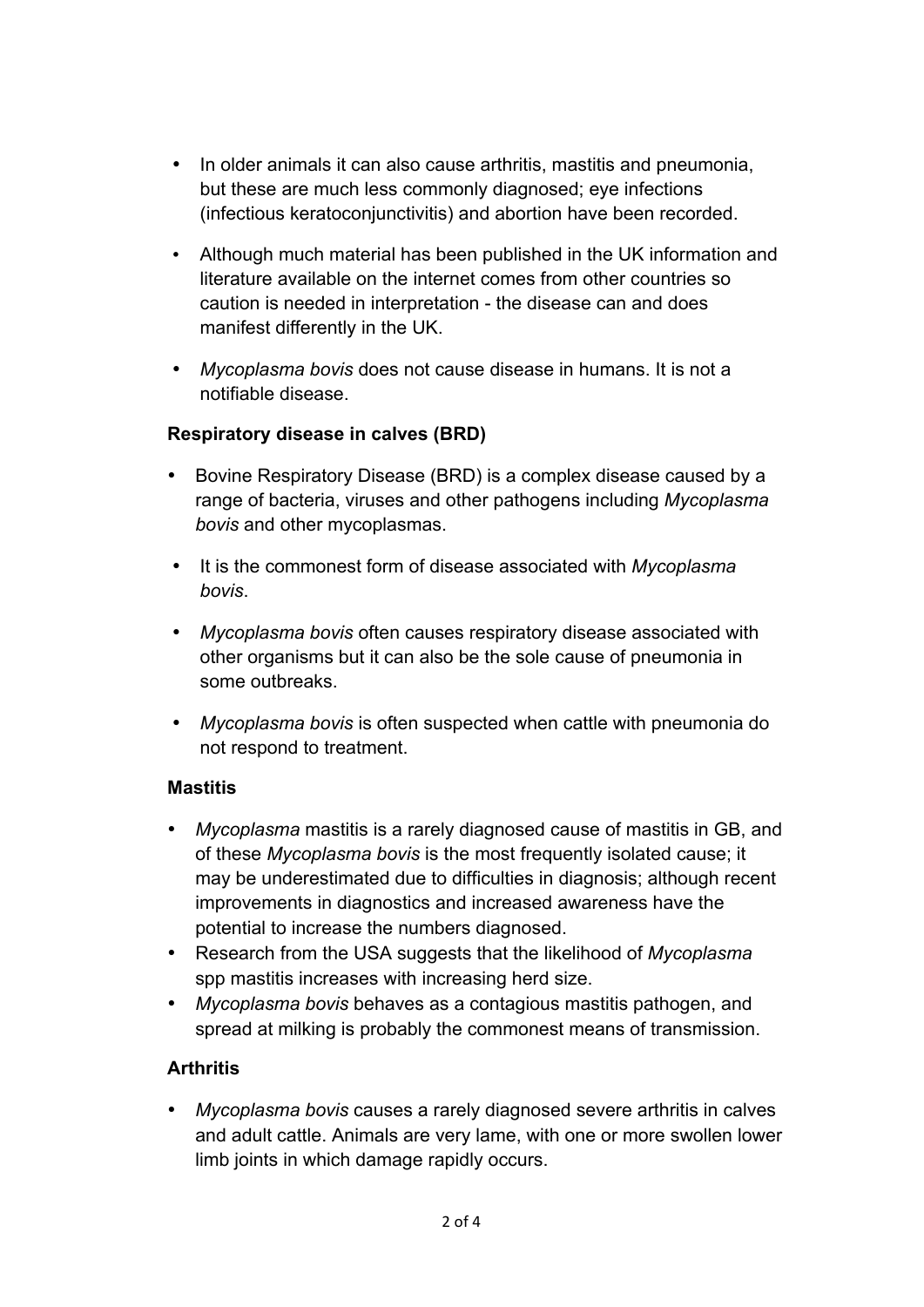- This form of the disease in adults can occur by itself or together with mastitis.
- Antibiotic treatment in the early phase of the disease provides the best opportunity to control disease.

#### **Pneumonia**

• A very rare form of severe pneumonia in adults is also recognised. This is frequently fatal, and poorly responsive to antibiotic treatment.

#### **Transmission**

- The organism is usually transmitted by close and repeated contact over short distances; untreated infected milk can also be a source of infection to calves.
- Transmission of *Mycoplasma bovis* 'within cow' is thought to be possible both from the udder to other organs and vice versa.
- Transmission between cows is probably generally from classical contagious spread at milking time but may also be via shedding of the pathogen through external mucosal surfaces of a clinically or subclinically infected animal. Once infected, the bacteria are thought to be shed at a variety of mucosal surfaces including eyes, nose, vagina, and rectum and through milk. Calves can become infected.
- There are asymptomatic carriers of *Mycoplasma bovis*; their role in the disease is not clear, but when considering buying in cattle, purchasers should ensure they are aware of this potential when sourcing animals.
- It appears that in situations when herds have concurrent problems (other diseases such as Salmonellosis or BVD) or very poor nutrition/environments, *Mycoplasma* species outbreaks can be severe both in terms of numbers of cows affected and severity of clinical signs.

# **Diagnosis**

- Classically diagnosis has relied on the use of selective culture media and prolonged incubation in an environment enriched with carbon dioxide.
	- o Whilst culture may only take a few days, in some cases it can take up to 21 days for growth to become apparent.
	- o Species identification is important as some *Mycoplasma* species are thought to be part of the normal bacterial population and less pathogenic than others. Options for speciation include molecular methods, including specific PCR's, PCR with denaturing gradient